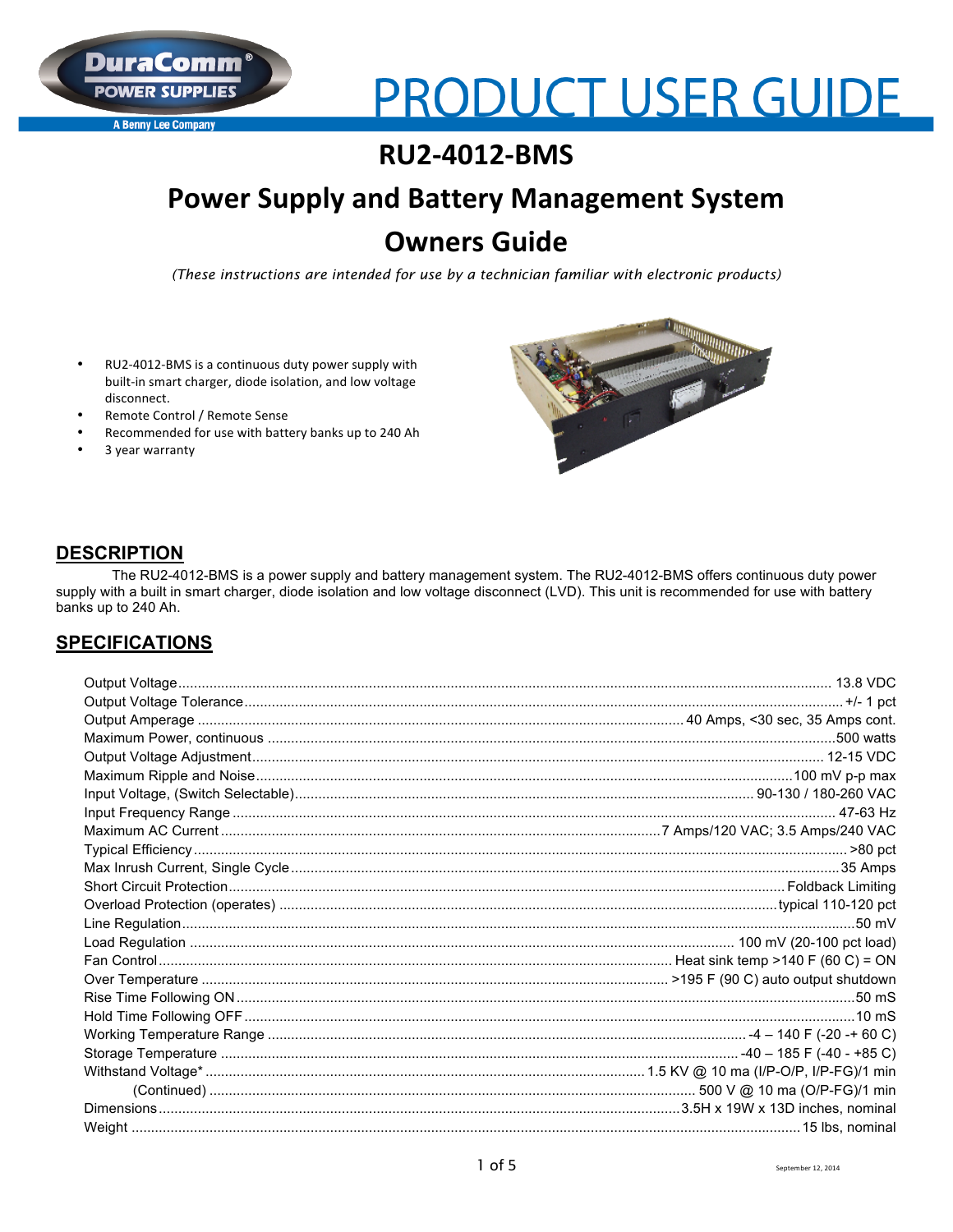## **METER CIRCUITS**

The panel meter VOLT/AMP switch provides DC output voltage measurement and output load current measurement for the power module when using AC power. If AC power fails the meter will indicate DC output from Battery Back-up, but will not measure load current (amps).

When set to the VOLT position, the full-scale reading is 30 volts. When set to the AMP position, the full-scale reading is 60 amps.

The meter and associated circuitry accuracy is 10 percent of full-scale deflection. Since full-scale is 60 amps, a 20 amp current can vary from 18 to 22 amps indicated. To prevent unnecessary output voltage drops, the meter circuits' use the voltage drop of the black negative return to the module as a meter shunt. The meter sensitivity for voltage measurement is 1000 ohms per volt.

## **BATTERY BACK UP & CHARGER**

## **LOW VOLTAGE DISCONNECT with RELAY**

## **GENERAL APPLICATION NOTES AND WARNINGS**

#### **WARNING**: **THERE ARE NO USER SERVICEABLE PARTS INSIDE. HAZARDOUS VOLTAGES EXIST INSIDE THE UNIT. SERVICE AND REPAIR MUST BE REFERRED TO QUALIFIED FACTORY PERSONNEL.**

**NOTE**: The individual user should take care to determine, prior to use or installation, whether this device is suitable, adequate or safe for the use intended. Since individual applications are subject to great variation, DuraComm makes no representation or warranty as to the merchantability, suitability or fitness of these units for any specific application.

**NOTE**: The precision regulated power supplies operate internally from voltages in excess of 12/24/48 volts. In rare cases, voltage spikes or transients on the AC power line, or over heating, may cause a component failure in the power supply. Overloading the output will cause the over current feature to operate. In either case, the cause must be determined and corrected. Failures require investigation as to cause and/or repair of the unit.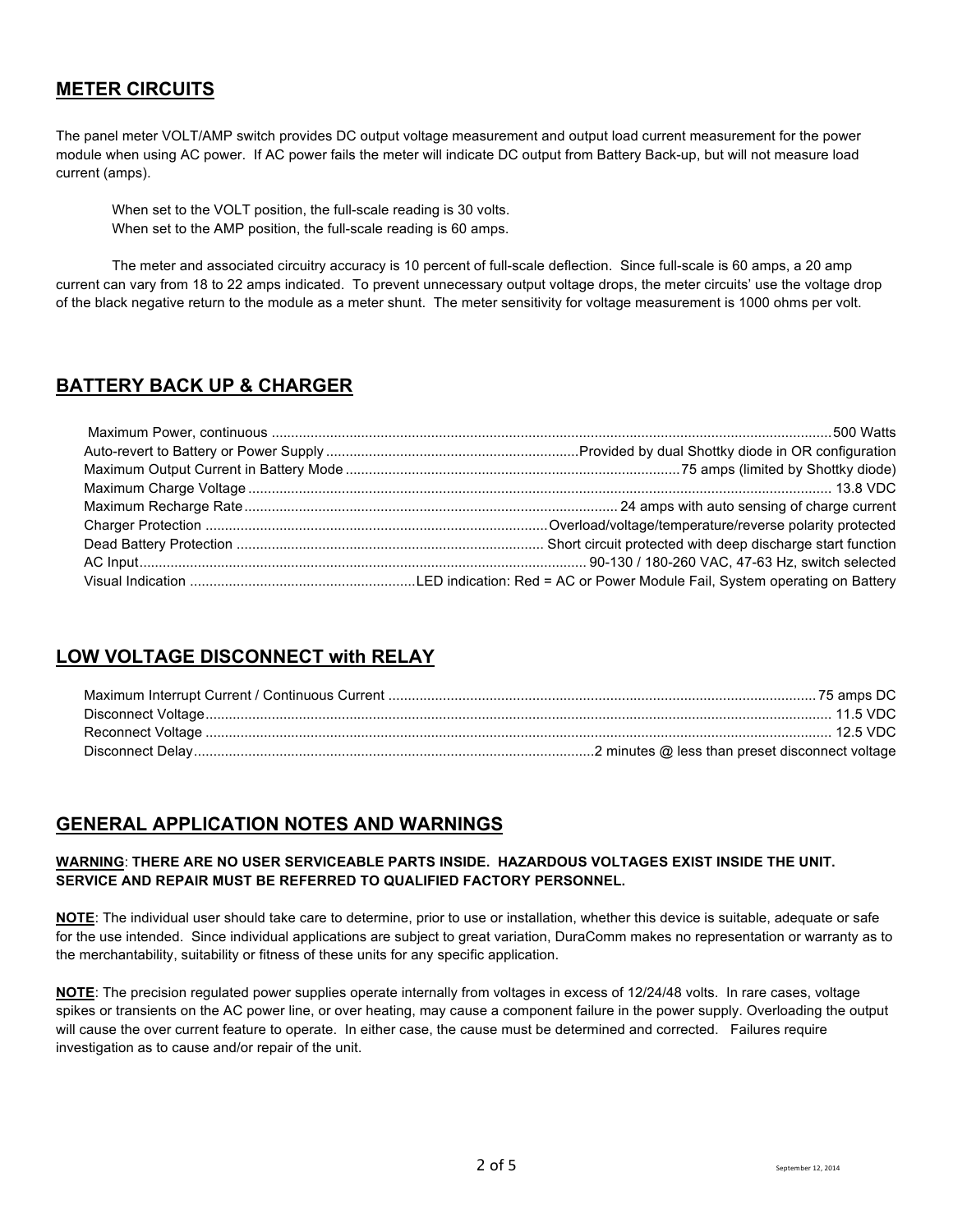## **INSTALLER NOTES**

**NOTE:** The outputs are NOT referenced to the chassis. The Modular System can be used either positive or negative ground.

**NOTE: DO NOT** block any of the cooling vents on the sides or top and always allow adequate ventilation by not installing the unit inside tightly closed spaces. Physical mounting position is not critical but the cooling vents and the internal thermostatically controlled cooling fans must not be blocked.

**WARNING:** Be certain to locate the battery in a well ventilated area. During recharging, small amounts of hydrogen gas may be produced. Hydrogen gas is highly flammable and under the right conditions, explosive.

## **RU2-4012-BMS Wiring Layout**

This system setup will provide continuous power to the load and maintain battery bank with smart charger while AC power is on. There is a seamless transfer of the load to the battery when the AC power goes off. The LVD will disconnect the battery if the voltage drops below 10.4 VDC. The battery reconnects once AC power is restored and voltage reaches 12.5 VDC.

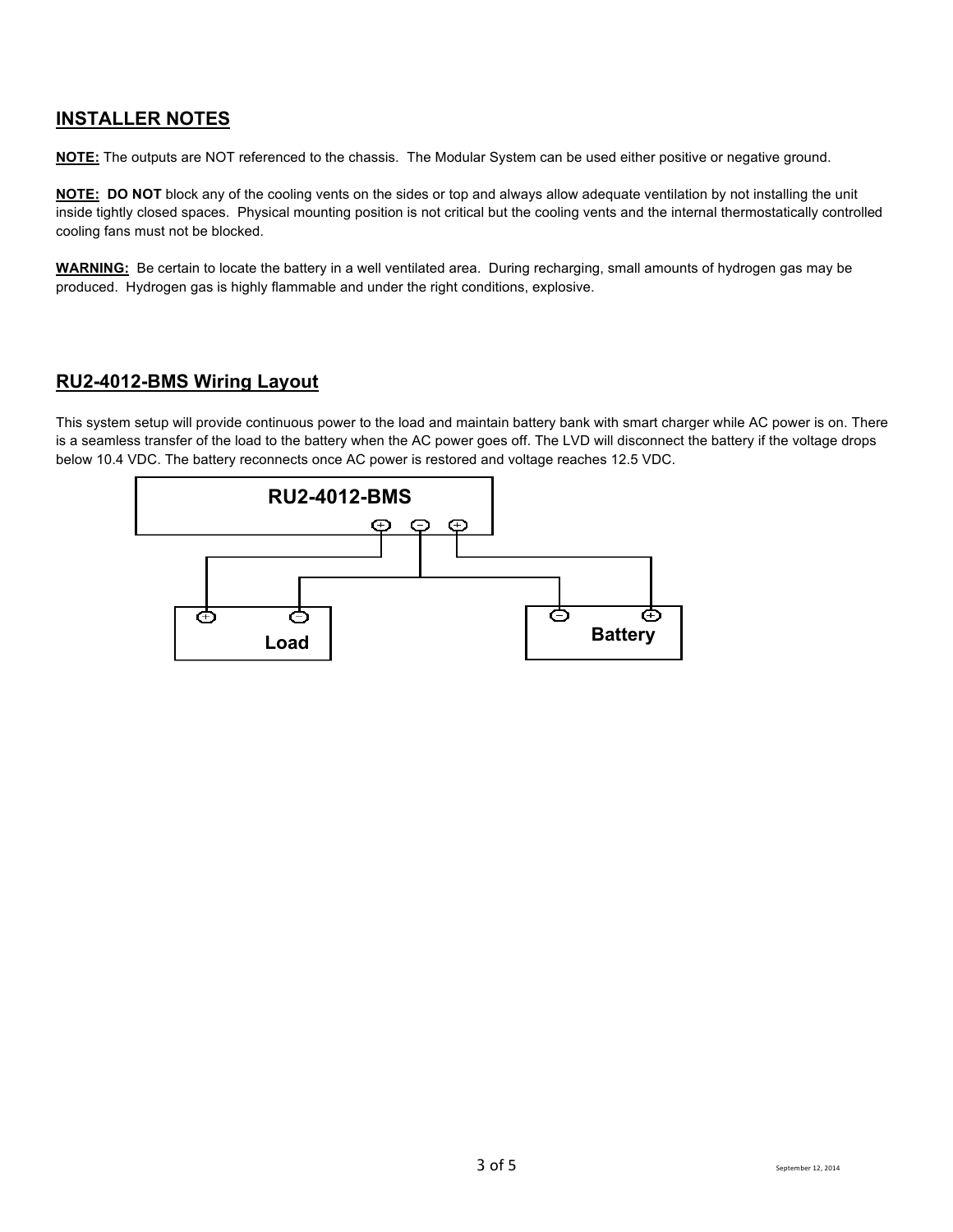## DC-OK / Power Good (P.G.) - (Pok) and Power Fail (P.F.) Signal

When the power supply is powered on or off., PG/Pok, or PF signals are sent out for status monitoring. P.G.: A TTL (+5V) signal will be sent out with a delay of 10~500ms after output voltage reached 90% of rated value.

P.F.: The TTL signal will be turned off at least Ims before the output voltage drops to 90% of rated value. Pok:A TTL signal is sent out in synchronization with output voltage. It is without functionality in time sequence. V



### **CONDUCTOR PRETREATMENT**

All kinds of copper conductors can be clamped without treatment. DO NOT solder tin stranded conductors. The solder yields and fractures under high pressure. The result is increased contact resistance and excessive temperature rise. Additionally, corrosion has been observed due to the fluxes. Notch fractures at the transition from the rigid tinned part to the flexible conductors are also possible. Ferrules can be used as a protection when wiring stranded conductors. Copper ferrules prevent the current transfer from being influenced by dissimilar metals and remove the risk of corrosion. Always use the correct tool to crimp the ferrule.

## **RECOMMENDED COPPER WIRE SIZE FOR CURRENT CAPACITY**

(Insulated Wire, Single Conductor in free air)

| <b>Current Level in Amperes</b> | <b>Wire Size</b>     |
|---------------------------------|----------------------|
| <7 AMPERES                      | 20 AWG Up to 5 feet  |
|                                 | 18 AWG Up to 10 feet |
| 14 AMPERES                      | 18 AWG Up to 5 feet  |
|                                 | 16 AWG Up to 10 feet |
| 20 AMPERES                      | 16 AWG Up to 5 feet  |
|                                 | 14 AWG Up to 10 feet |
| 30 AMPERES                      | 14 AWG Up to 5 feet  |
|                                 | 12 AWG Up to 10 feet |
| 40 AMPERES                      | 12 AWG Up to 5 feet  |
|                                 | 10 AWG Up to 10 feet |
| 50 AMPERES                      | 10 AWG Up to 5 feet  |
|                                 | 8 AWG Up to 10 feet  |
| 70 AMPERES                      | 8 AWG Up to 5 feet   |
|                                 | 6 AWG Up to 10 feet  |
| 100 AMPERES                     | 6 AWG Up to 5 feet   |
|                                 | 4 AWG Up to 10 feet  |